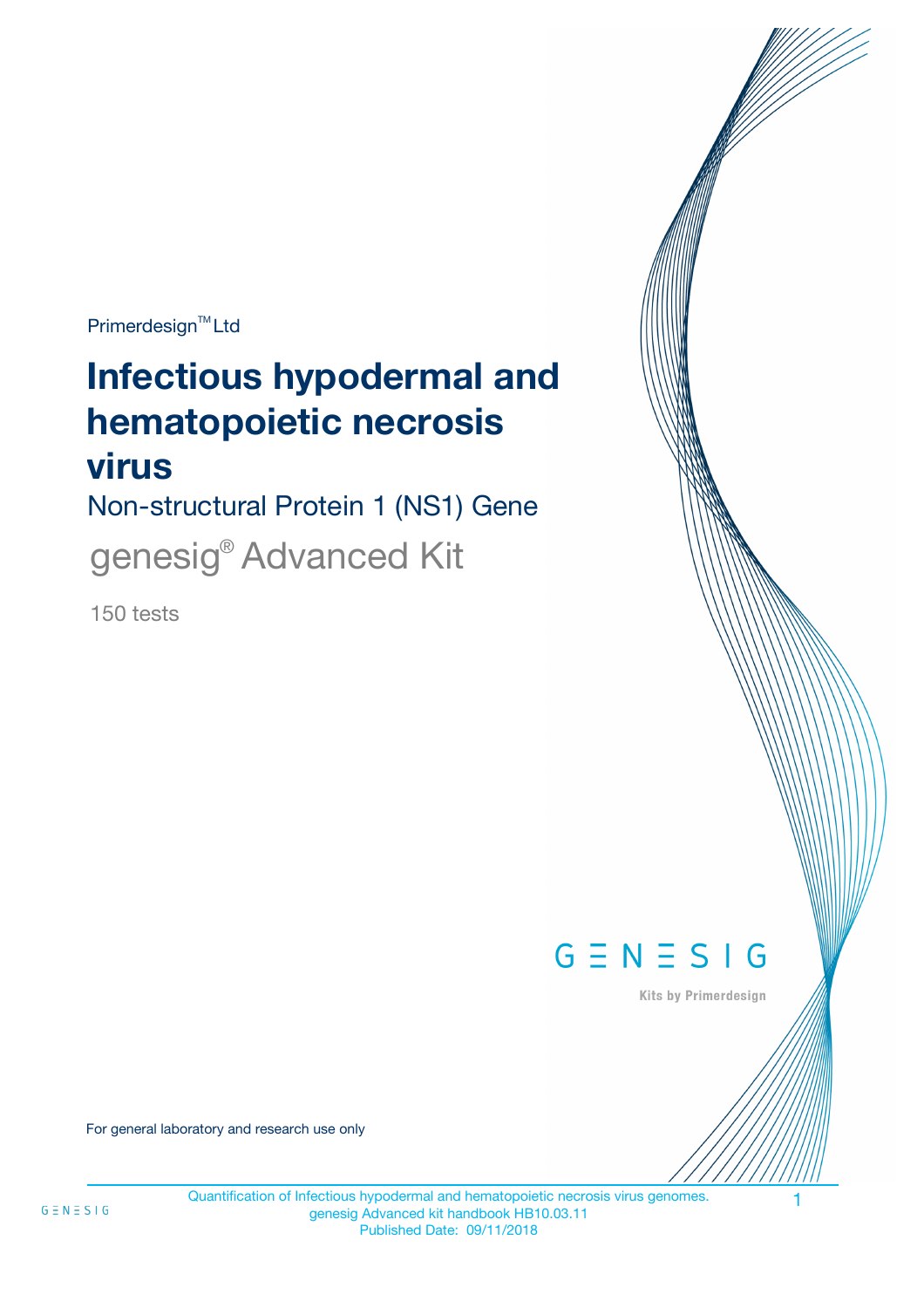# Introduction to Infectious hypodermal and hematopoietic necrosis virus

Infectious hypodermal and hematopoietic necrosis virus (IHHNV) is a single-stranded DNA virus known to infect penaeid shrimps. Of the penaeid shrimp viruses, it is by far the smallest with a length of 22nm. IHHNV causes widespread mortality, as high as 90%, in the Western Blue Shrimp (Penaeus stylirostris) and the chronic disease runt-deformity syndrome (RDS) in the Pacific White Shrimp (Litopenaeus vannamei). RDS is characterised by reduced, irregular growth and cuticular deformities rather than death.

Transmission can occur horizontally either by cannibalism or exposure to contaminated water, or vertically through infected eggs that will either fail to develop or turn into nauplii that are highly infectious.

The virus occurs worldwide and symptoms include reduced appetite, cannibalism, and changes in swimming behaviour. The virus is also noticeable by the high mortality rates in the Western Blue Shrimp. No effective vaccination methods for IHHNV have been developed, however, some aquatic farmers have been able to develop colonies of shrimp that are IHHNV resistant. This technique is not yet standard practice and therefore, quick and accurate detection using real-time PCR is important in controlling the spread of IHHNV.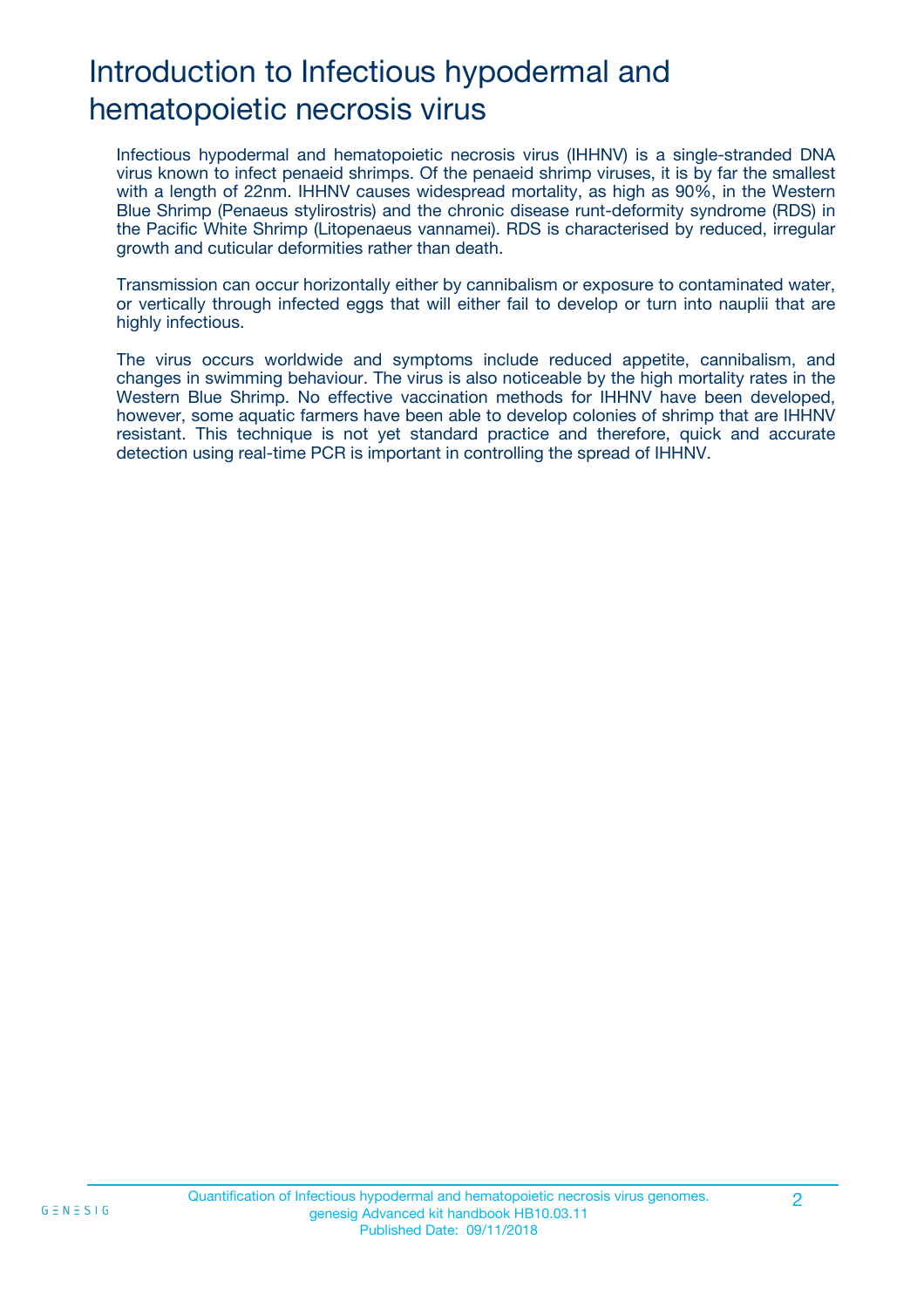# **Specificity**

The Primerdesign genesig Kit for Infectious hypodermal and hematopoietic necrosis virus (IHHNV) genomes is designed for the in vitro quantification of IHHNV genomes. The kit is designed to have a broad detection profile. Specifically, the primers represent 100% homology with over 95% of the NCBI database reference sequences available at the time of design.

The dynamics of genetic variation means that new sequence information may become available after the initial design. Primerdesign periodically reviews the detection profiles of our kits and when required releases new versions.

If you require further information, or have a specific question about the detection profile of this kit then please send an e.mail to enquiry@primerdesign.co.uk and our bioinformatics team will answer your question.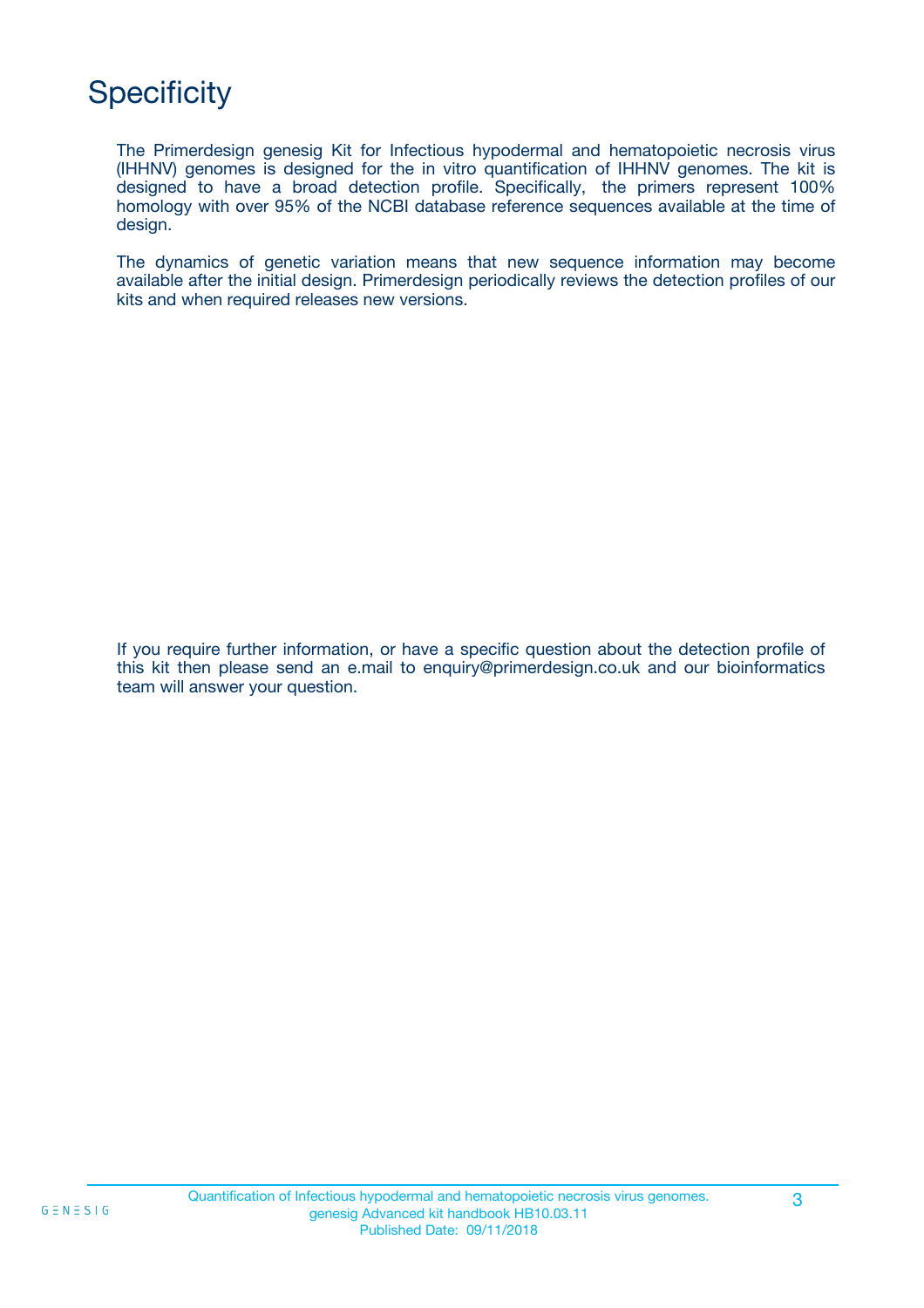### Kit contents

- **IHHNV specific primer/probe mix (150 reactions BROWN)** FAM labelled
- **IHHNV positive control template (for Standard curve RED)**
- **Internal extraction control primer/probe mix (150 reactions BROWN)** VIC labelled as standard
- **Internal extraction control DNA (150 reactions BLUE)**
- **Endogenous control primer/probe mix (150 reactions BROWN)** FAM labelled
- **RNase/DNase free water (WHITE)** for resuspension of primer/probe mixes
- **Template preparation buffer (YELLOW)** for resuspension of internal control template, positive control template and standard curve preparation

### Reagents and equipment to be supplied by the user

#### **Real-time PCR Instrument**

#### **Extraction kit**

This kit is recommended for use with genesig Easy DNA/RNA extraction kit. However, it is designed to work well with all processes that yield high quality RNA and DNA with minimal PCR inhibitors.

#### **oasig**TM **lyophilised or Precision**®**PLUS 2X qPCR Master Mix**

This kit is intended for use with oasig or PrecisionPLUS2X qPCR Master Mix.

**Pipettors and Tips**

**Vortex and centrifuge**

#### **Thin walled 1.5 ml PCR reaction tubes**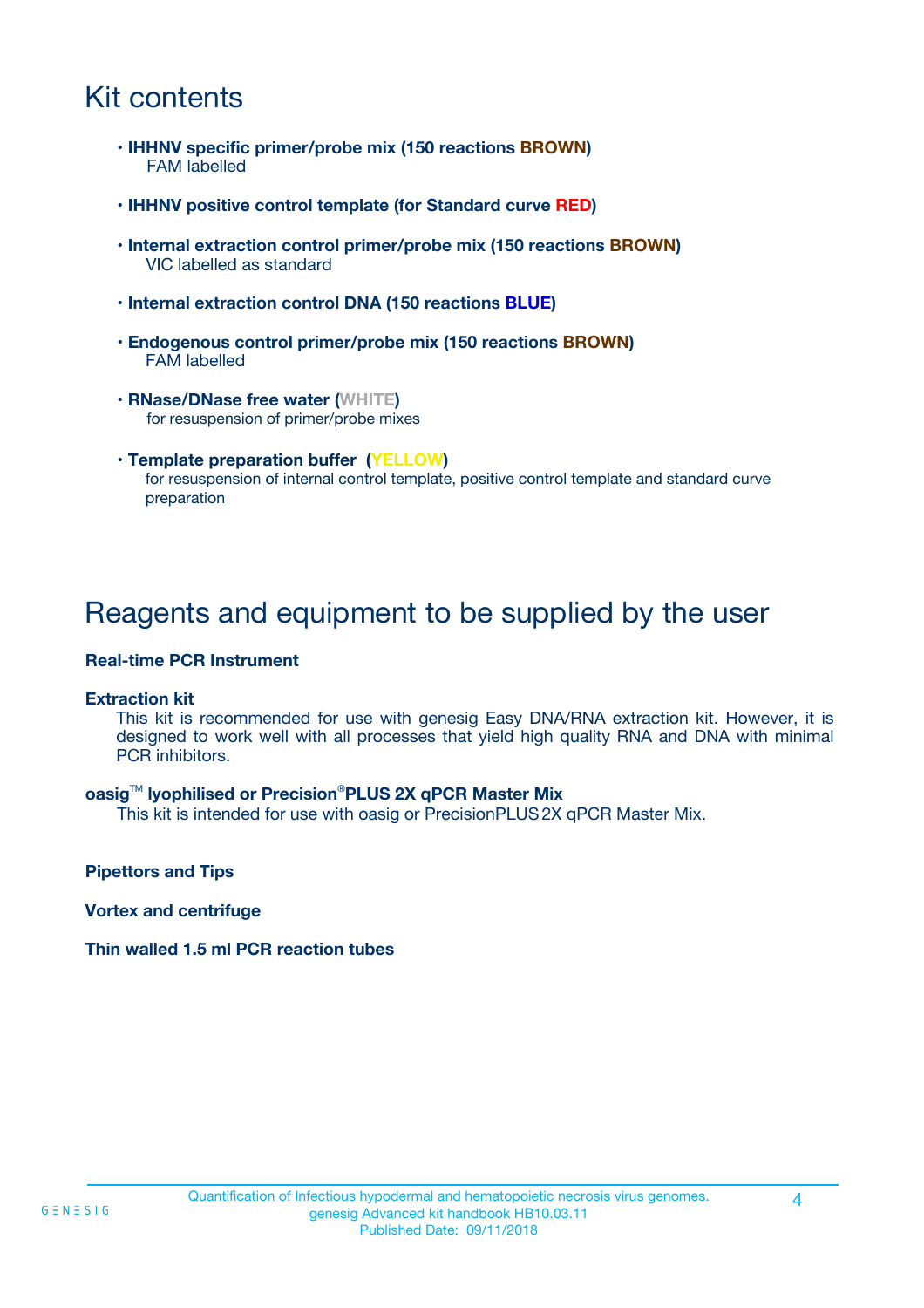### Kit storage and stability

This kit is stable at room temperature but should be stored at -20ºC on arrival. Once the lyophilised components have been resuspended they should not be exposed to temperatures above -20°C for longer than 30 minutes at a time and unnecessary repeated freeze/thawing should be avoided. The kit is stable for six months from the date of resuspension under these circumstances.

If a standard curve dilution series is prepared this can be stored frozen for an extended period. If you see any degradation in this serial dilution a fresh standard curve can be prepared from the positive control.

Primerdesign does not recommend using the kit after the expiry date stated on the pack.

### Suitable sample material

All kinds of sample material suited for PCR amplification can be used. Please ensure the samples are suitable in terms of purity, concentration, and DNA integrity (An internal PCR control is supplied to test for non specific PCR inhibitors). Always run at least one negative control with the samples. To prepare a negative-control, replace the template DNA sample with RNase/DNase free water.

### Dynamic range of test

Under optimal PCR conditions genesig IHHNV detection kits have very high priming efficiencies of >95% and can detect less than 100 copies of target template.

### Notices and disclaimers

This product is developed, designed and sold for research purposes only. It is not intended for human diagnostic or drug purposes or to be administered to humans unless clearly expressed for that purpose by the Food and Drug Administration in the USA or the appropriate regulatory authorities in the country of use. During the warranty period Primerdesign genesig detection kits allow precise and reproducible data recovery combined with excellent sensitivity. For data obtained by violation to the general GLP guidelines and the manufacturer's recommendations the right to claim under guarantee is expired. PCR is a proprietary technology covered by several US and foreign patents. These patents are owned by Roche Molecular Systems Inc. and have been sub-licensed by PE Corporation in certain fields. Depending on your specific application you may need a license from Roche or PE to practice PCR. Additional information on purchasing licenses to practice the PCR process may be obtained by contacting the Director of Licensing at Roche Molecular Systems, 1145 Atlantic Avenue, Alameda, CA 94501 or Applied Biosystems business group of the Applera Corporation, 850 Lincoln Centre Drive, Foster City, CA 94404. In addition, the 5' nuclease assay and other homogeneous amplification methods used in connection with the PCR process may be covered by U.S. Patents 5,210,015 and 5,487,972, owned by Roche Molecular Systems, Inc, and by U.S. Patent 5,538,848, owned by The Perkin-Elmer Corporation.

## Trademarks

Primerdesign™ is a trademark of Primerdesign Ltd.

genesig $^\circledR$  is a registered trademark of Primerdesign Ltd.

The PCR process is covered by US Patents 4,683,195, and 4,683,202 and foreign equivalents owned by Hoffmann-La Roche AG. BI, ABI PRISM® GeneAmp® and MicroAmp® are registered trademarks of the Applera Genomics (Applied Biosystems Corporation). BIOMEK® is a registered trademark of Beckman Instruments, Inc.; iCycler™ is a registered trademark of Bio-Rad Laboratories, Rotor-Gene is a trademark of Corbett Research. LightCycler™ is a registered trademark of the Idaho Technology Inc. GeneAmp®, TaqMan® and AmpliTaqGold® are registered trademarks of Roche Molecular Systems, Inc., The purchase of the Primerdesign™ reagents cannot be construed as an authorization or implicit license to practice PCR under any patents held by Hoffmann-LaRoche Inc.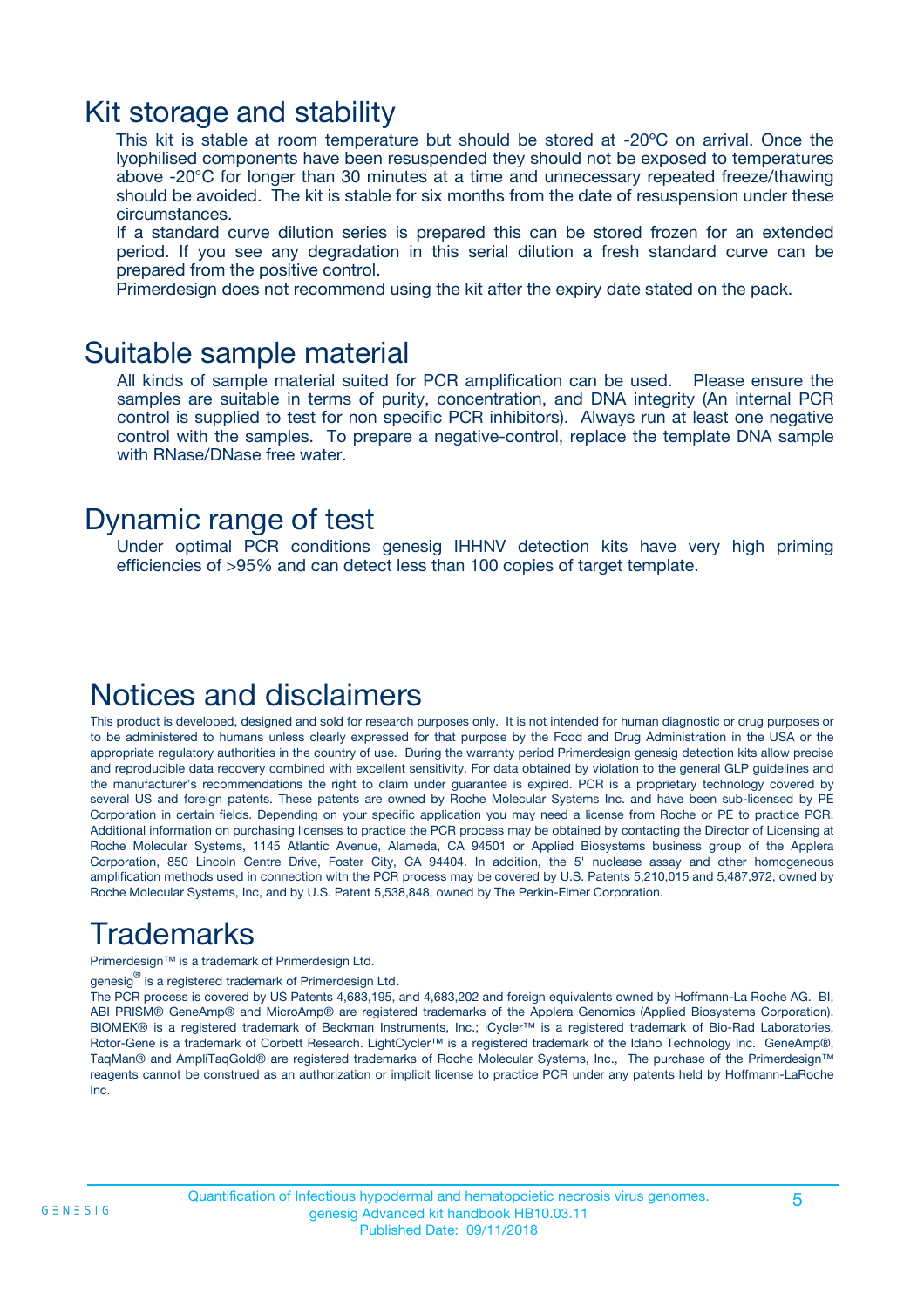### Principles of the test

#### **Real-time PCR**

A IHHNV specific primer and probe mix is provided and this can be detected through the FAM channel.

The primer and probe mix provided exploits the so-called TaqMan® principle. During PCR amplification, forward and reverse primers hybridize to the IHHNV DNA. A fluorogenic probe is included in the same reaction mixture which consists of a DNA probe labeled with a 5`-dye and a 3`-quencher. During PCR amplification, the probe is cleaved and the reporter dye and quencher are separated. The resulting increase in fluorescence can be detected on a range of qPCR platforms.

#### **Positive control**

For copy number determination and as a positive control for the PCR set up, the kit contains a positive control template. This can be used to generate a standard curve of IHHNV copy number / Cq value. Alternatively the positive control can be used at a single dilution where full quantitative analysis of the samples is not required. Each time the kit is used, at least one positive control reaction must be included in the run. A positive result indicates that the primers and probes for detecting the target IHHNV gene worked properly in that particular experimental scenario. If a negative result is obtained the test results are invalid and must be repeated. Care should be taken to ensure that the positive control does not contaminate any other kit component which would lead to false-positive results. This can be achieved by handling this component in a Post PCR environment. Care should also be taken to avoid cross-contamination of other samples when adding the positive control to the run. This can be avoided by sealing all other samples and negative controls before pipetting the positive control into the positive control well.

#### **Negative control**

To validate any positive findings a negative control reaction should be included every time the kit is used. For this reaction the RNase/DNase free water should be used instead of template. A negative result indicates that the reagents have not become contaminated while setting up the run.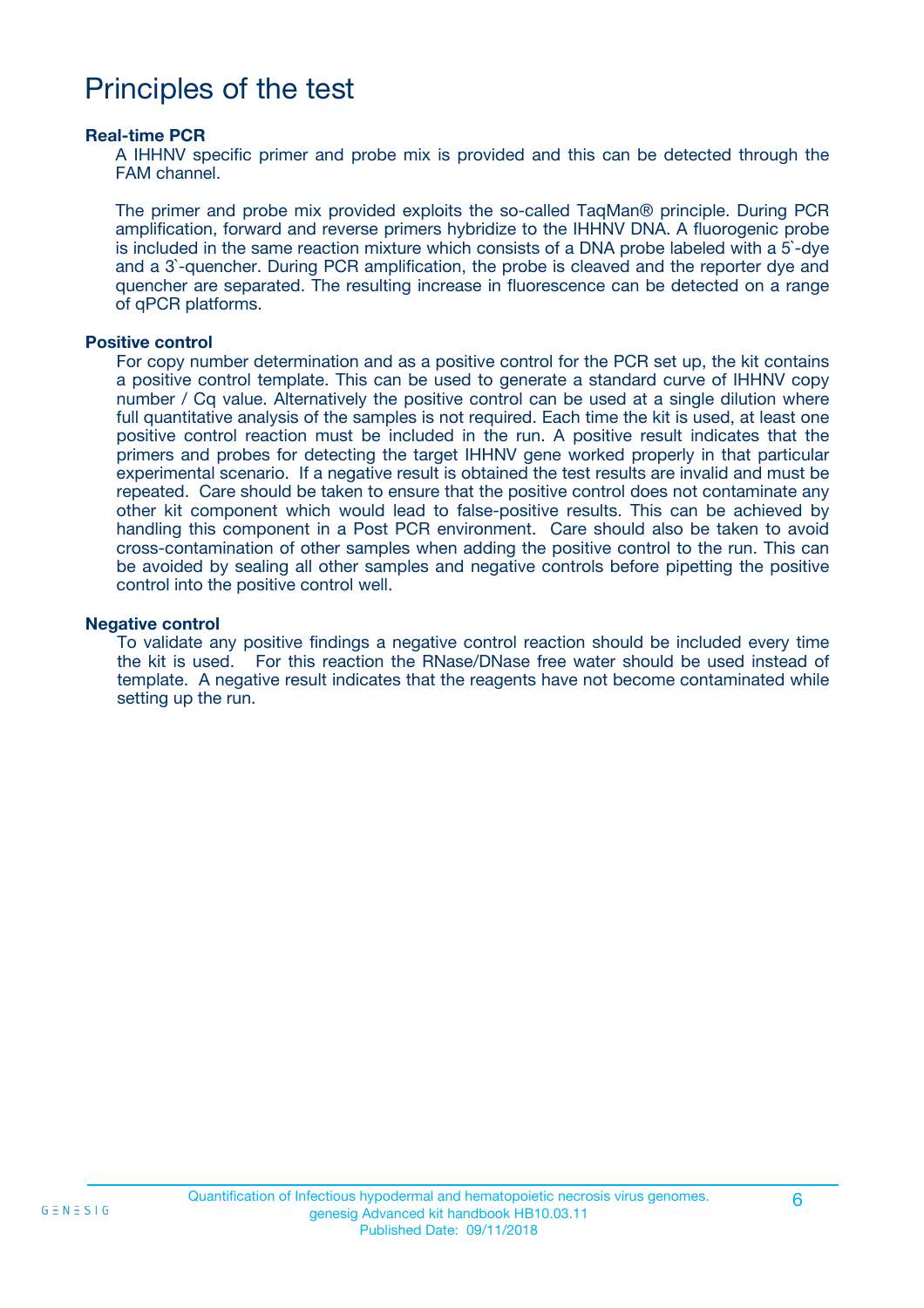#### **Internal DNA extraction control**

When performing DNA extraction, it is often advantageous to have an exogenous source of DNA template that is spiked into the lysis buffer. This control DNA is then co-purified with the sample DNA and can be detected as a positive control for the extraction process. Successful co-purification and qPCR for the control DNA also indicates that PCR inhibitors are not present at a high concentration.

A separate primer and probe mix are supplied with this kit to detect the exogenous DNA using qPCR. The primers are present at PCR limiting concentrations which allows multiplexing with the target sequence primers. Amplification of the control DNA does not interfere with detection of the IHHNV target DNA even when present at low copy number. The Internal control is detected through the VIC channel and gives a Cq value of 28+/-3.

#### **Endogenous control**

To confirm extraction of a valid biological template, a primer and probe mix is included to detect an endogenous gene. Detection of the endogenous control is through the FAM channel and it is NOT therefore possible to perform a multiplex with the IHHNV primers. A poor endogenous control signal may indicate that the sample did not contain sufficient biological material.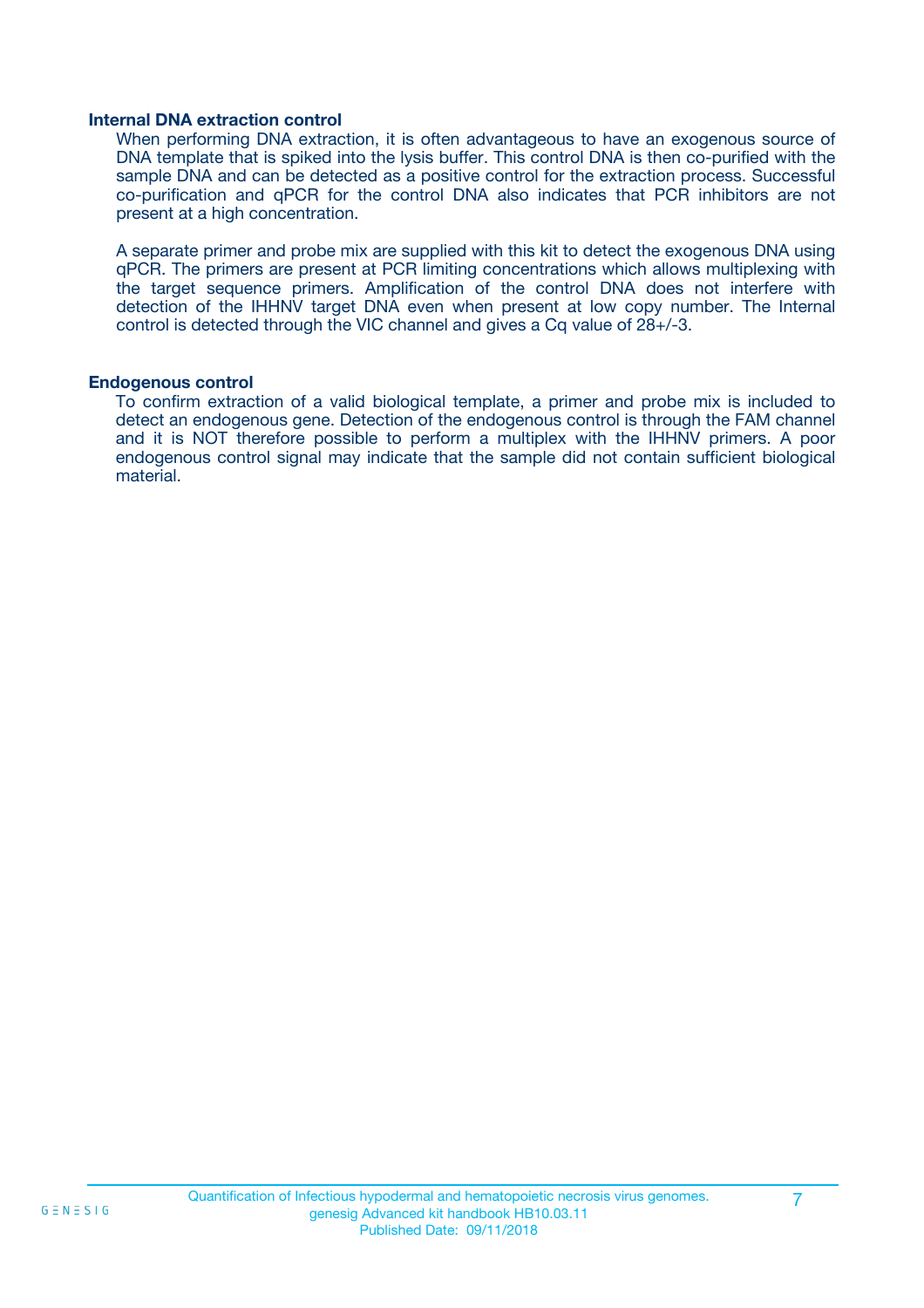### Resuspension protocol

To minimize the risk of contamination with foreign DNA, we recommend that all pipetting be performed in a PCR clean environment. Ideally this would be a designated PCR lab or PCR cabinet. Filter tips are recommended for all pipetting steps.

- **1. Pulse-spin each tube in a centrifuge before opening.** This will ensure lyophilised primer and probe mix is in the base of the tube and is not spilt upon opening the tube.
- **2. Resuspend the primer/probe mixes in the RNase/DNase free water supplied, according to the table below:**

To ensure complete resuspension, vortex each tube thoroughly.

| Component - resuspend in water                       |          |  |
|------------------------------------------------------|----------|--|
| <b>Pre-PCR pack</b>                                  |          |  |
| IHHNV primer/probe mix (BROWN)                       | $165$ µl |  |
| Internal extraction control primer/probe mix (BROWN) | $165$ µl |  |
| Endogenous control primer/probe mix (BROWN)          | $165$ µl |  |

**3. Resuspend the internal control template and positive control template in the template preparation buffer supplied, according to the table below:** To ensure complete resuspension, vortex each tube thoroughly.

| Component - resuspend in template preparation buffer |  |  |  |
|------------------------------------------------------|--|--|--|
| <b>Pre-PCR heat-sealed foil</b>                      |  |  |  |
| Internal extraction control DNA (BLUE)               |  |  |  |
| <b>Post-PCR heat-sealed foil</b>                     |  |  |  |
| IHHNV Positive Control Template (RED) *              |  |  |  |

\* This component contains high copy number template and is a VERY significant contamination risk. It must be opened and handled in a separate laboratory environment, away from the other components.

### DNA extraction

The internal extraction control DNA can be added either to the DNA lysis/extraction buffer or to the DNA sample once it has been resuspended in lysis buffer.

**DO NOT add the internal extraction control DNA directly to the unprocessed biological sample as this will lead to degradation and a loss in signal.**

- **1. Add 4µl of the Internal extraction control DNA (BLUE) to each sample in DNA lysis/extraction buffer per sample.**
- **2. Complete DNA extraction according to the manufacturers protocols.**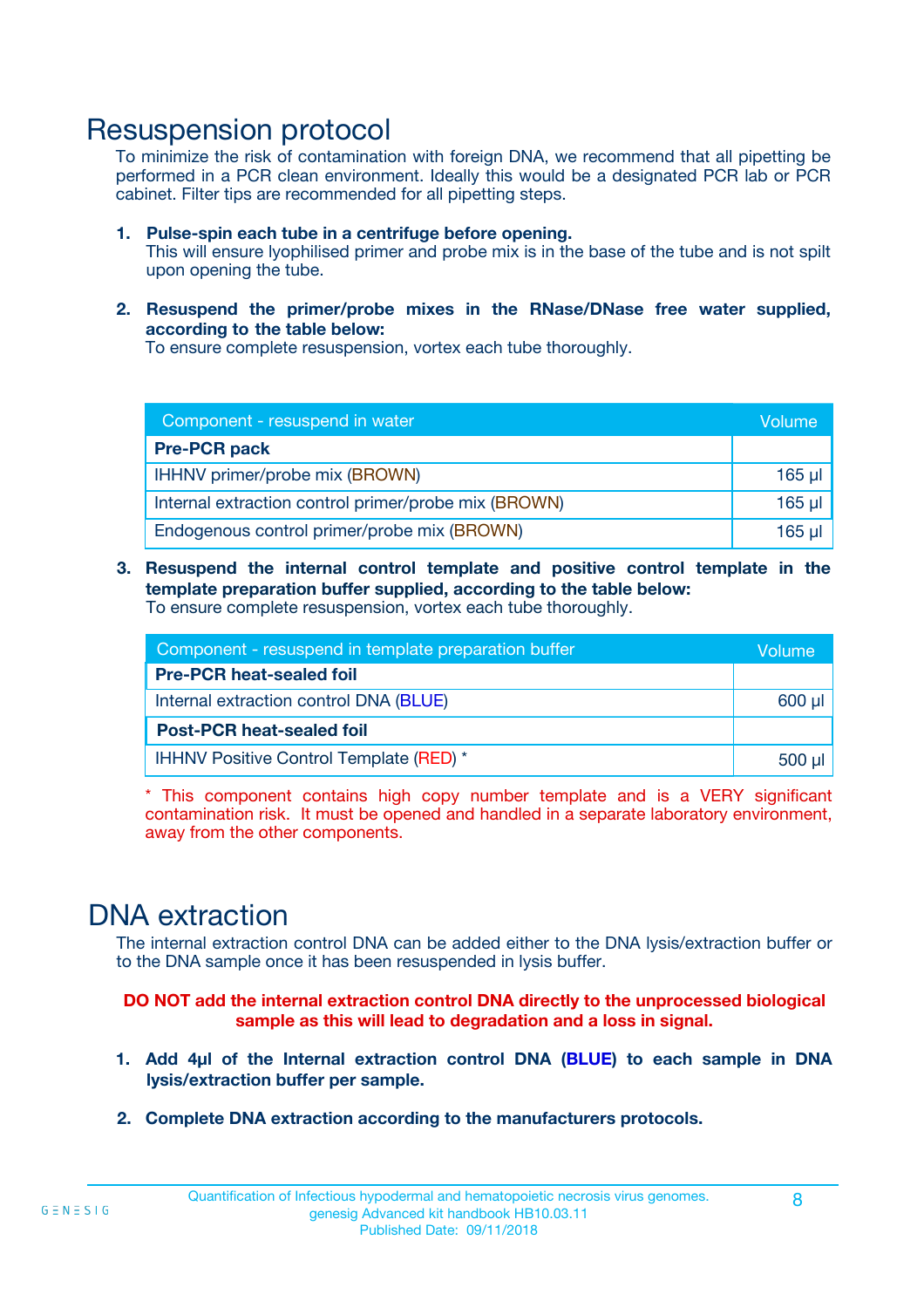# qPCR detection protocol

**1. For each DNA sample prepare a reaction mix according to the table below:** Include sufficient reactions for positive and negative controls.

| Component                                            | Volume   |
|------------------------------------------------------|----------|
| oasig or PrecisionPLUS 2X qPCR Master Mix            | $10 \mu$ |
| IHHNV primer/probe mix (BROWN)                       | 1 µI l   |
| Internal extraction control primer/probe mix (BROWN) | 1 µl     |
| <b>RNase/DNase free water (WHITE)</b>                | $3 \mu$  |
| <b>Final Volume</b>                                  | 15 µl    |

**2. For each DNA sample prepare an endogenous control reaction according to the table below (Optional):**

**This control reaction will provide useful information regarding the quality of the biological sample.**

| Component                                   | Volume          |
|---------------------------------------------|-----------------|
| oasig or PrecisionPLUS 2X qPCR Master Mix   | $10 \mu$        |
| Endogenous control primer/probe mix (BROWN) | 1 µI            |
| <b>RNase/DNase free water (WHITE)</b>       | 4 µl            |
| <b>Final Volume</b>                         | 15 <sub>µ</sub> |

- **3. Pipette 15µl of each mix into individual wells according to your qPCR experimental plate set up.**
- **4. Prepare sample DNA templates for each of your samples.**
- **5. Pipette 5µl of DNA template into each well, according to your experimental plate set up.**

For negative control wells use 5µl of RNase/DNase free water. The final volume in each well is 20ul.

**6. If a standard curve is included for quantitative analysis, prepare a reaction mix according to the table below:**

| Component                                 | Volume       |
|-------------------------------------------|--------------|
| oasig or PrecisionPLUS 2X qPCR Master Mix | 10 ul        |
| IHHNV primer/probe mix (BROWN)            |              |
| <b>RNase/DNase free water (WHITE)</b>     | $4 \mu$      |
| <b>Final Volume</b>                       | <u>15 µl</u> |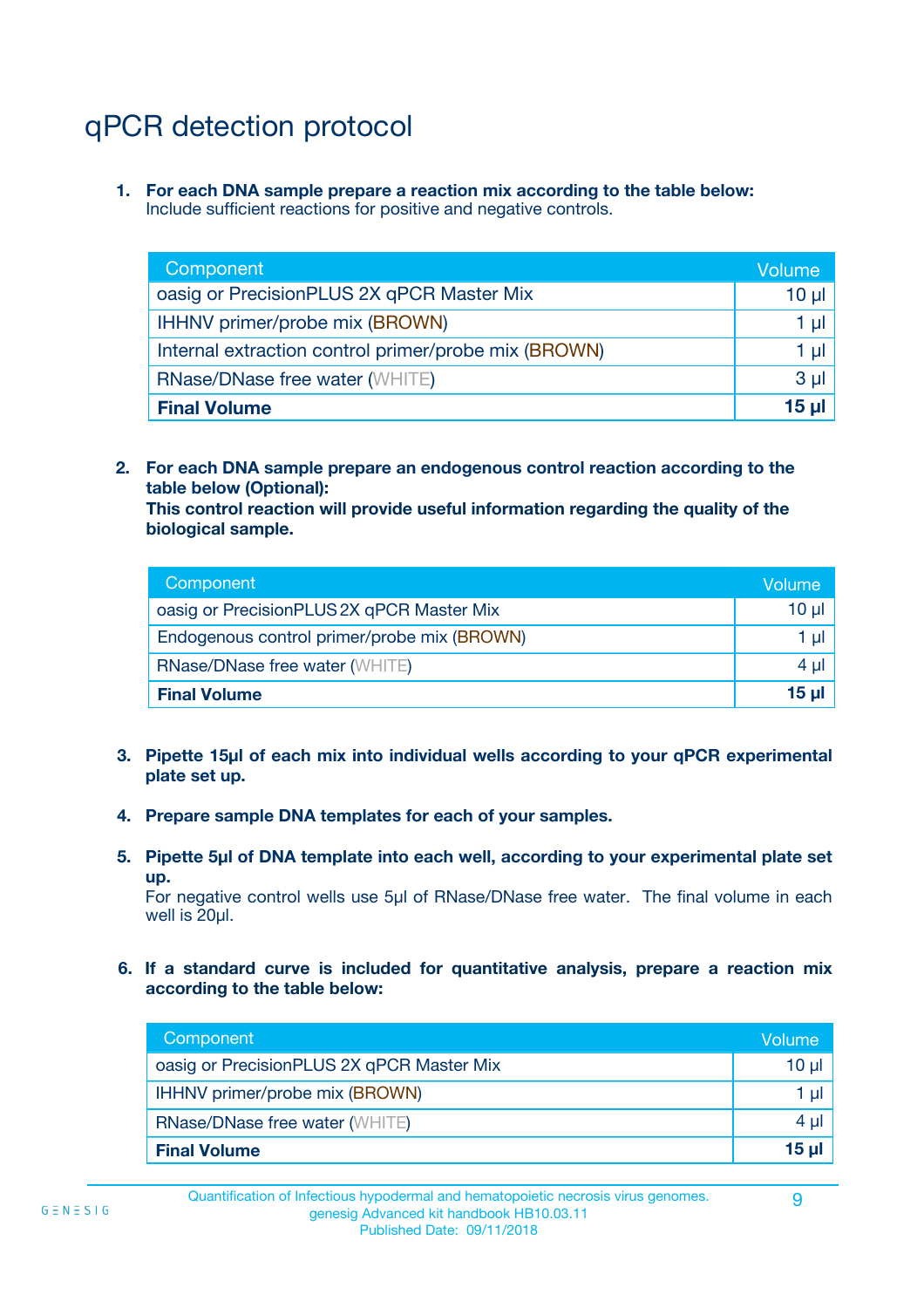#### **7. Preparation of standard curve dilution series.**

- 1) Pipette 90µl of template preparation buffer into 5 tubes and label 2-6
- 2) Pipette 10µl of Positive Control Template (RED) into tube 2
- 3) Vortex thoroughly
- 4) Change pipette tip and pipette 10µl from tube 2 into tube 3
- 5) Vortex thoroughly

Repeat steps 4 and 5 to complete the dilution series

| <b>Standard Curve</b>         | <b>Copy Number</b>     |
|-------------------------------|------------------------|
| Tube 1 Positive control (RED) | $2 \times 10^5$ per µl |
| Tube 2                        | $2 \times 10^4$ per µl |
| Tube 3                        | $2 \times 10^3$ per µl |
| Tube 4                        | $2 \times 10^2$ per µl |
| Tube 5                        | 20 per µl              |
| Tube 6                        | 2 per µl               |

**8. Pipette 5µl of standard template into each well for the standard curve according to your experimental plate set up.**

#### The final volume in each well is 20µl.

## qPCR amplification protocol

Amplification conditions using oasig or PrecisionPLUS 2X qPCR Master Mix.

|             | <b>Step</b>       | <b>Time</b>     | Temp    |
|-------------|-------------------|-----------------|---------|
|             | Enzyme activation | 2 min           | 95 °C   |
| Cycling x50 | Denaturation      | 10 <sub>s</sub> | 95 $°C$ |
|             | DATA COLLECTION * | 60 s            | 60 °C   |

\* Fluorogenic data should be collected during this step through the FAM and VIC channels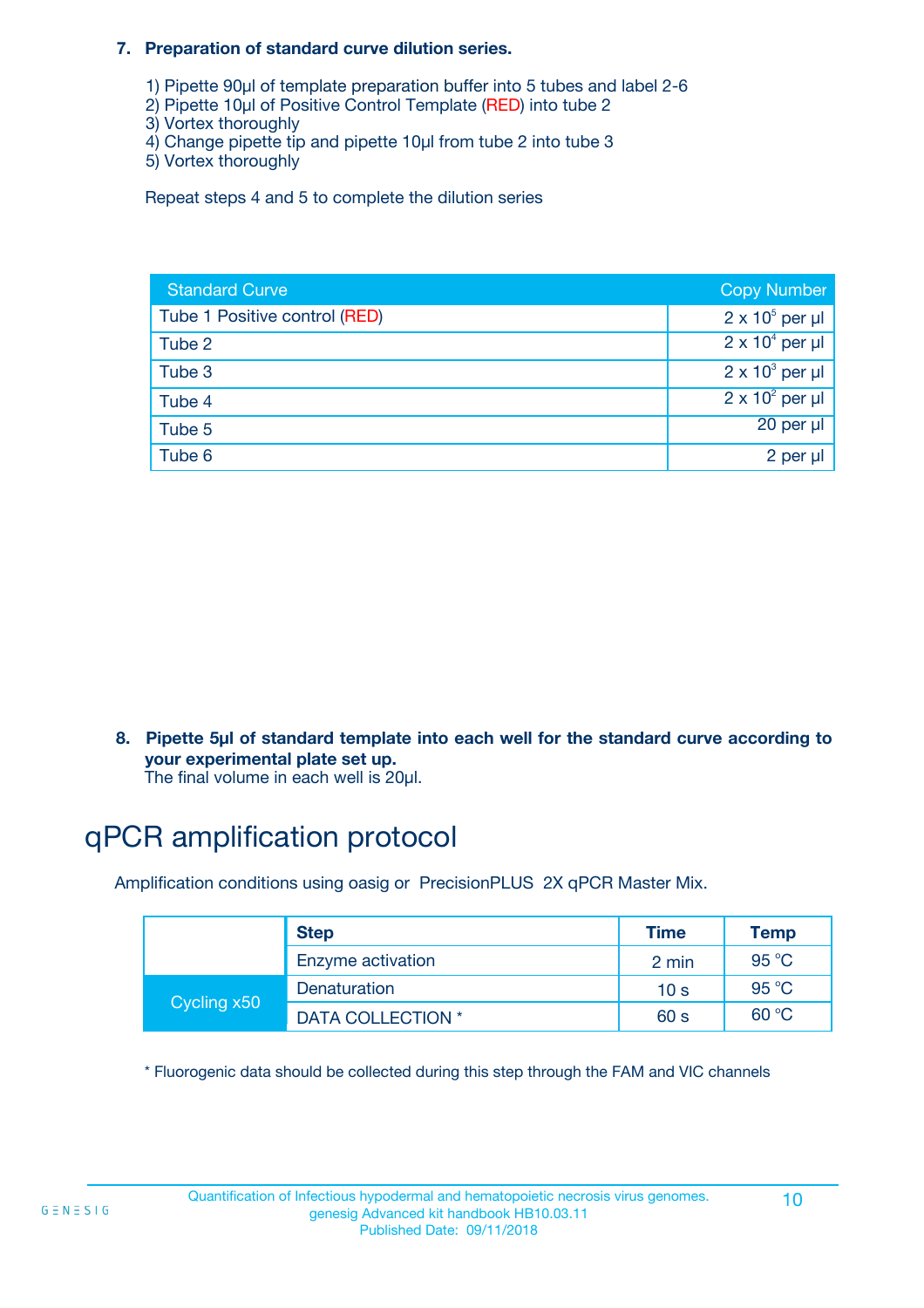# Interpretation of results

| <b>Target</b><br>(FAM) | Internal<br>control<br>(NIC) | <b>Positive</b><br>control | Negative<br>control | Interpretation                                                                                                  |
|------------------------|------------------------------|----------------------------|---------------------|-----------------------------------------------------------------------------------------------------------------|
| $\leq 30$              | $+ 1 -$                      | ÷                          |                     | <b>POSITIVE QUANTITATIVE RESULT</b><br>calculate copy number                                                    |
| > 30                   | ÷                            | ÷                          |                     | <b>POSITIVE QUANTITATIVE RESULT</b><br>calculate copy number                                                    |
| > 30                   |                              | ÷                          |                     | <b>POSITIVE QUALITATIVE RESULT</b><br>do not report copy number as this<br>may be due to poor sample extraction |
|                        | ÷                            | ÷                          |                     | <b>NEGATIVE RESULT</b>                                                                                          |
|                        |                              |                            |                     | <b>EXPERIMENT FAILED</b>                                                                                        |
| $+ 1 -$                | $+ 1 -$                      | ÷                          | $\leq 35$           | due to test contamination                                                                                       |
| $+ 1 -$                | $+ 1 -$                      | ÷                          | > 35                | $\star$                                                                                                         |
|                        |                              | ÷                          |                     | <b>SAMPLE PREPARATION FAILED</b>                                                                                |
|                        |                              |                            |                     | <b>EXPERIMENT FAILED</b>                                                                                        |

Positive control template (**RED**) is expected to amplify between Cq 16 and 23. Failure to satisfy this quality control criterion is a strong indication that the experiment has been compromised.

\*Where the test sample is positive and the negative control is positive with a  $Ca > 35$ , the sample must be reinterpreted based on the relative signal strength of the two results:



If the sample amplifies  $> 5$  Cq earlier than the negative control then the sample should be reinterpreted (via the table above) with the negative control verified as negative.



If the sample amplifies  $< 5$  Cq earlier than the negative control then the positive sample result is invalidated and<br>the result should be determined  $the$  result should be inconclusive due to test contamination. The test for this sample should be repeated.